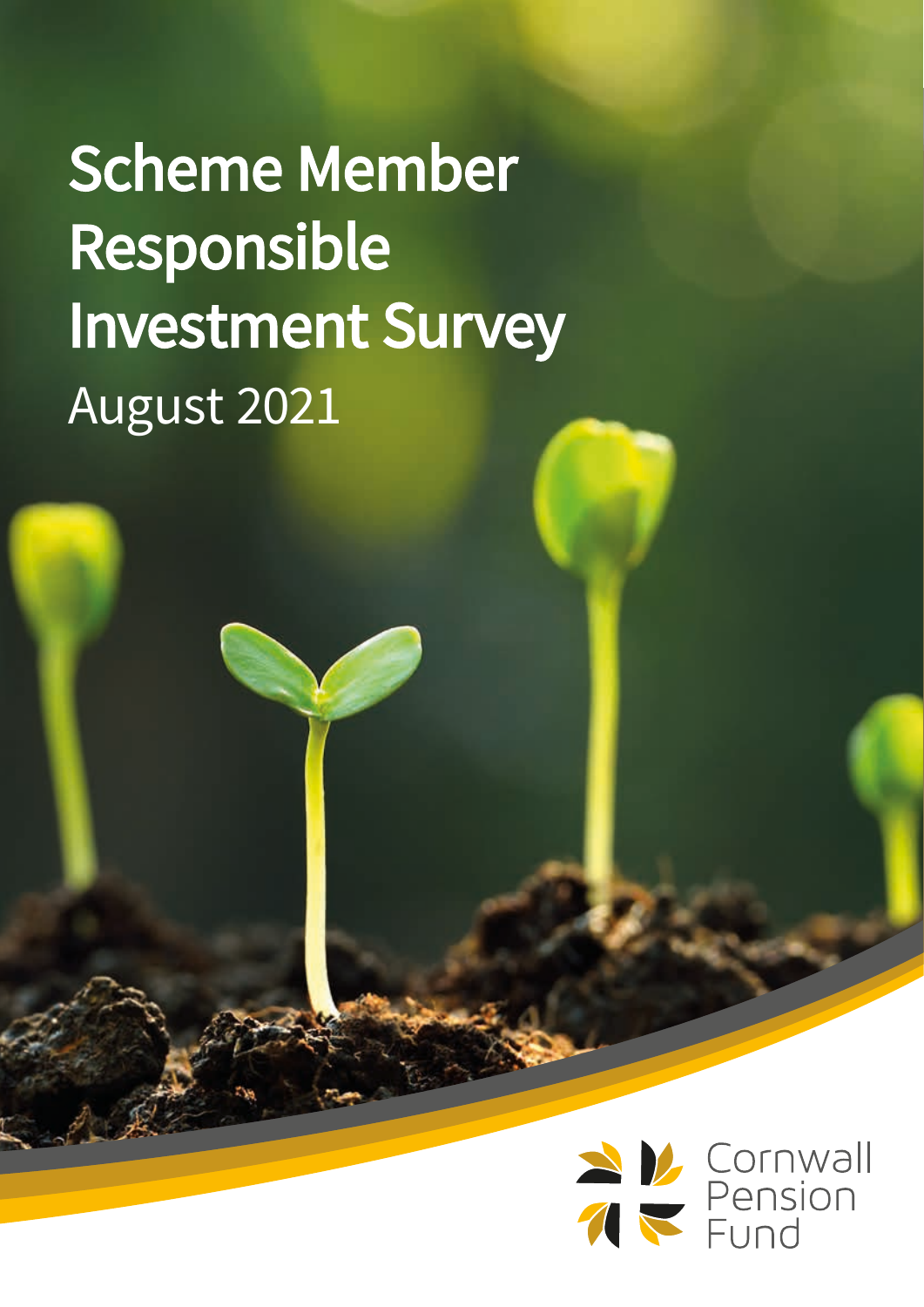#### Contents

- **03 Which of the following best describes the type of scheme member you are? 04 What is your are?**
- **05 Do you live in Cornwall?**
- **06 What level of understanding do you have of 'Responsible Investment'?**
- **07 Do you believe that climate change will present a financial risk to investments in your lifetime?**
- **08 Are you aware of the Brunel Pension Partnership the LGPS asset pool to which the Cornwall Pension Fund belongs?**
- **09 Is it important to you that your Fund seeks to influence the behaviour of the wider financial community to bring about better environmental, social, and financial outcomes?**
- **10 Is it important to you that your Fund seeks to influence the behaviour of the individual companies in which it invests to bring about better environmental, social, and financial outcomes?**
- **11 Is it important to you that the Cornwall Pension Fund invests in sustainable assets and seeks to reduce the carbon intensity of its portfolios?**
- **12 Do you believe the Cornwall Pension Fund considers its members' views when deciding how to invest its money?**
- **13 Which of the following are you aware of?**
- **14 Which of the following are you aware of?**
- **16 Are you aware the Fund has signed up to the IIGCC Net Zero Commitment?**
- **18 Are you aware of the work that Brunel does in engaging with companies, industries, and policy makers on responsible investment?**
- **19 Are you aware that the Cornwall Pension Fund has its own website?**
- **20 Have you seen any communications on our responsible investment approach?**
- **21 Via what methods would you prefer to receive responsible investment communications?**
- **22 The Cornwall Pension Fund is keen to further develop its member communications - would you be interested in helping us further?**

Aspire to be at the forefront of responsible investment practice. **55**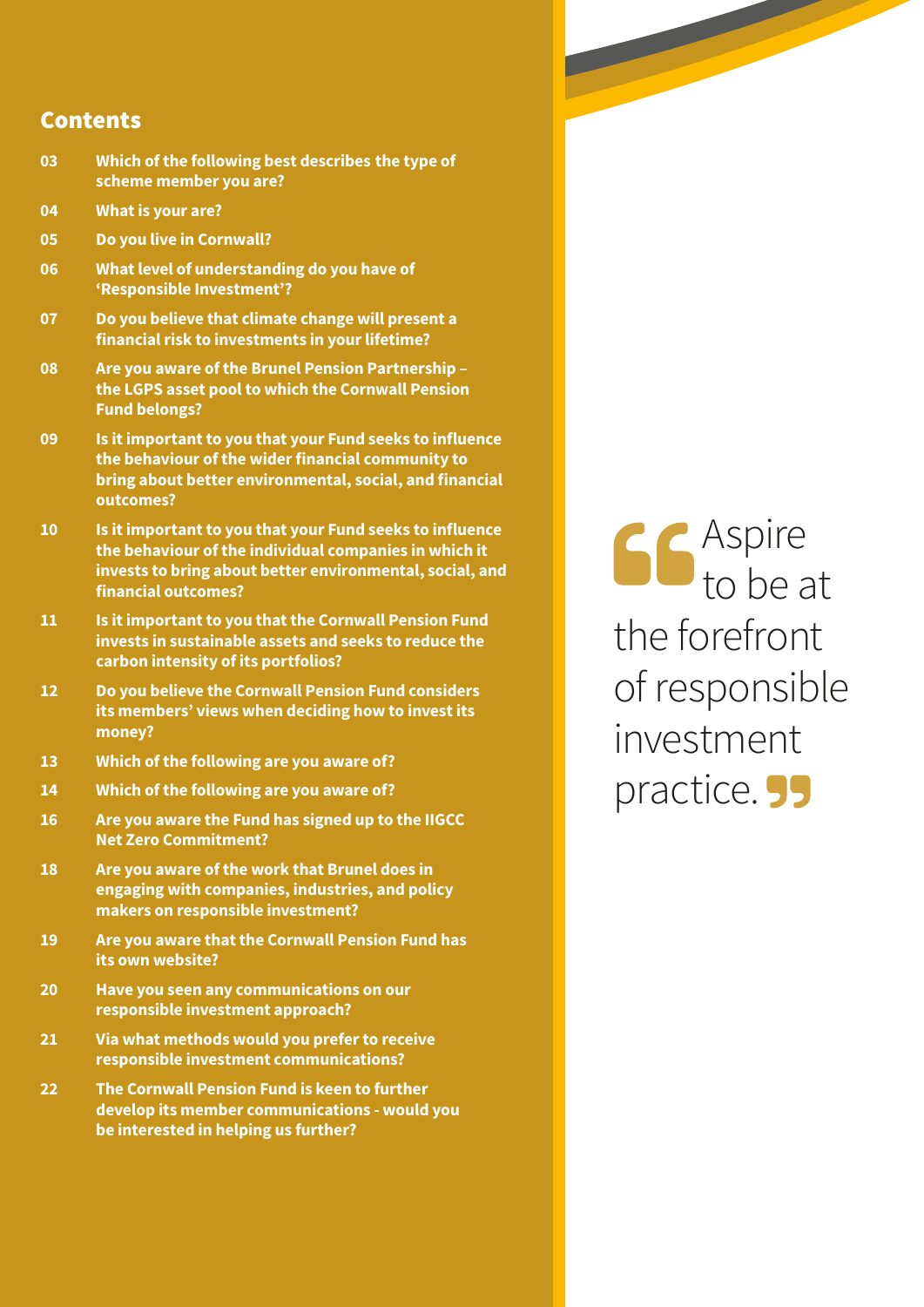## **Which of the following best describes the type of scheme member you are?**



### **Question options**

- I am currently a contributing member of the Cornwall Pension Fund
- I am currently receiving my pension from the Cornwall Pension Fund
- I previously contributed to the Cornwall Pension Fund, but am no longer contributing
- I have never been a member of the Cornwall Pension Fund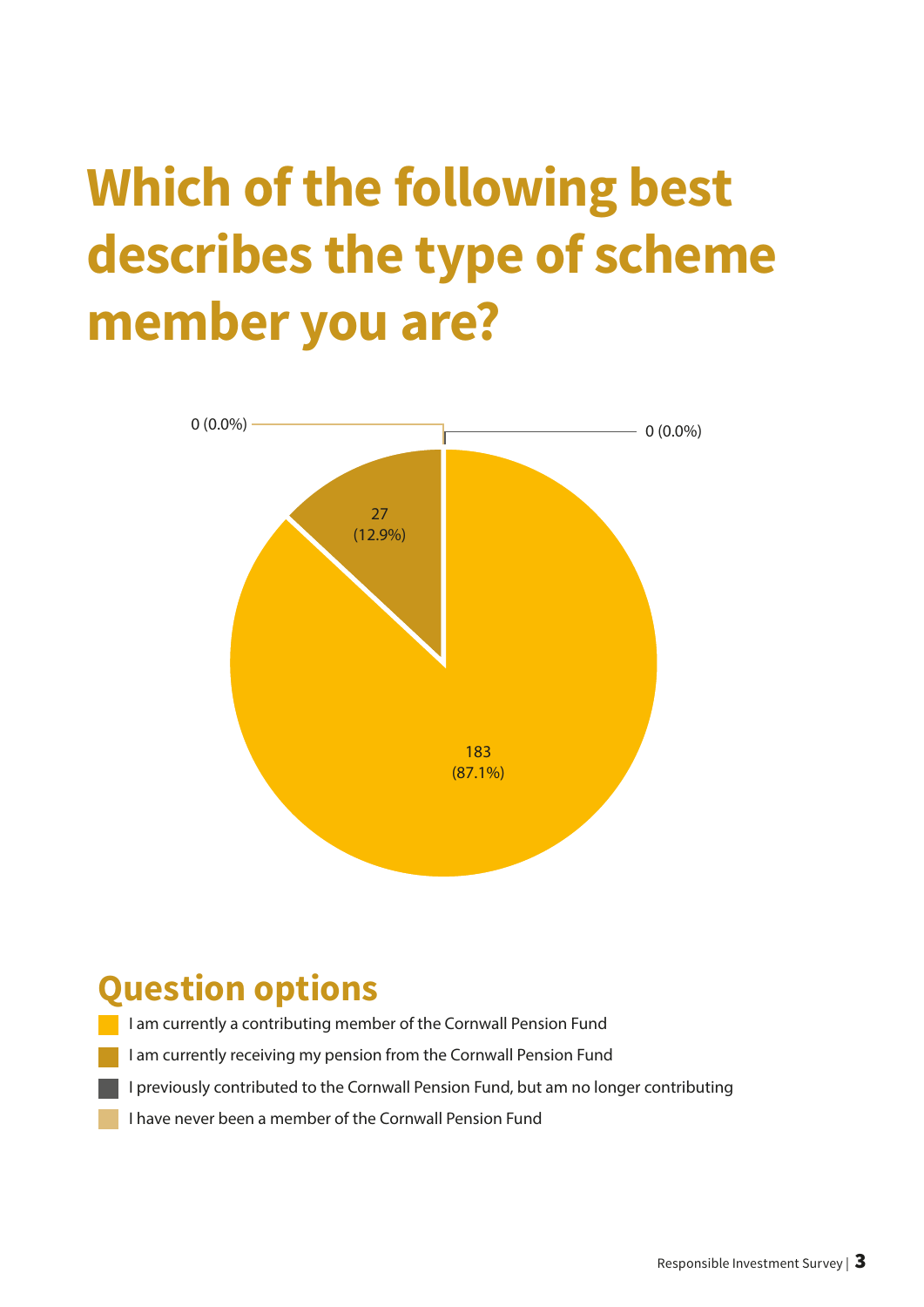# **What is your age?**

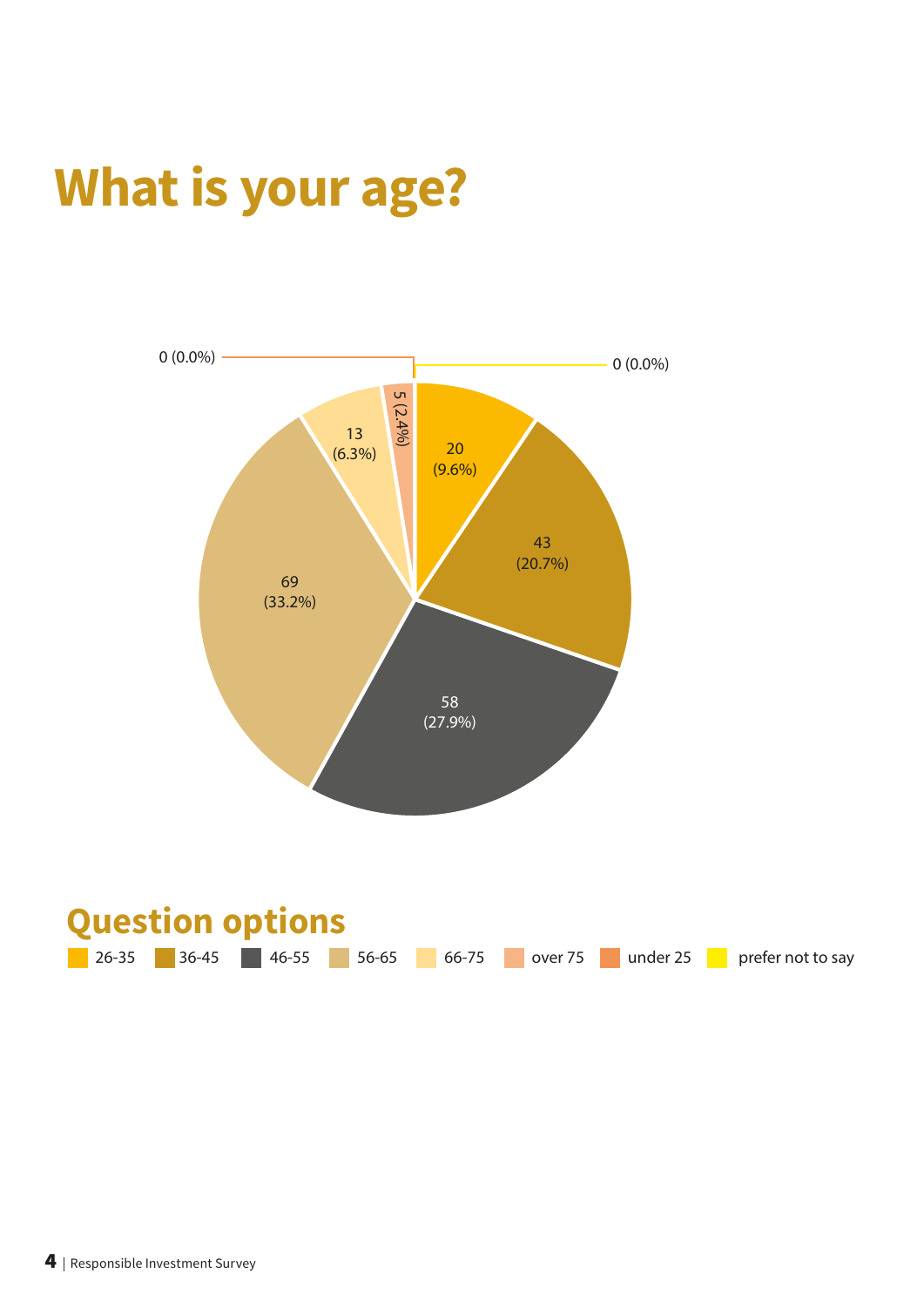## **Do you live in Cornwall?**



### **Question options**

- Yes
- No

Prefer not to say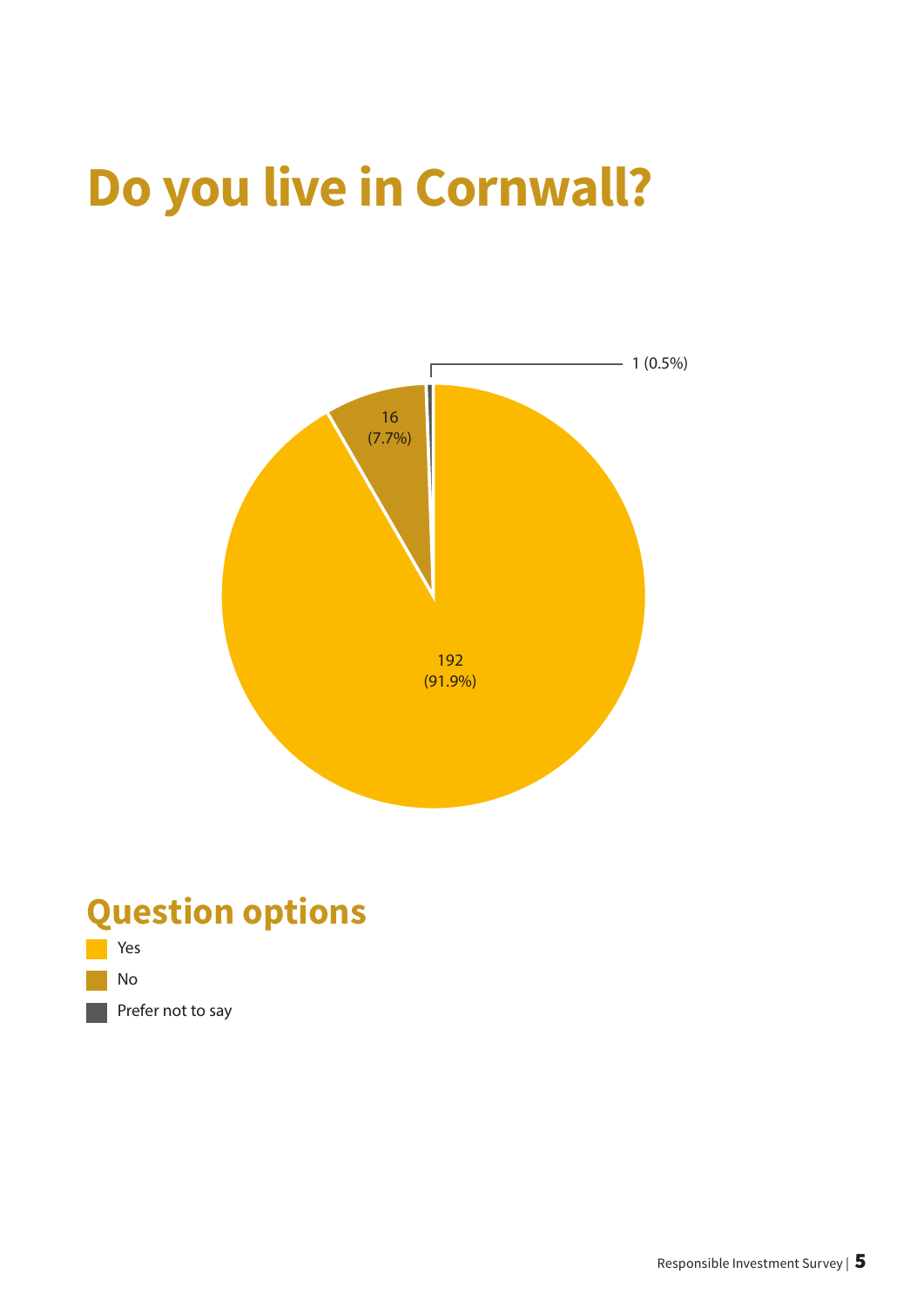# **What level of understanding do you have of Responsible Investment?**



Responsible investment is an investment strategy which integrates Environmental, Social, and Governance ("ESG") factors into investment analysis and decisions. It recognises that ESG factors can have an impact on the financial value of an investment and also that investments have an impact on the world around us.

The Cornwall Pension Fund's Pensions Committee ("Committee") has a fiduciary duty to act in the best interest of its members. To do this effectively the Committee recognises the importance of managing ESG issues, including climate change, that are financially material to the Fund, both in terms of opportunities and risks. What is more, there is a growing urgency with respect to long-term sustainability issues, particularly climate change. Therefore, it is imperative that ESG considerations and active ownership are integrated throughout investment processes and that they are taken into account as part of funding and investment strategy setting.

The Fund has made significant progress over the last 12 months in evolving its policies on Responsible Investment and climate change. We are continuing to focus on this as a key area for the Fund and aspire to be at the forefront of responsible investment best practice. Further details can be found in the Fund's **Q** [Responsible Investment Policy](https://www.cornwall.gov.uk/jobs-and-careers/cornwall-pension-fund/investments/responsible-investment/).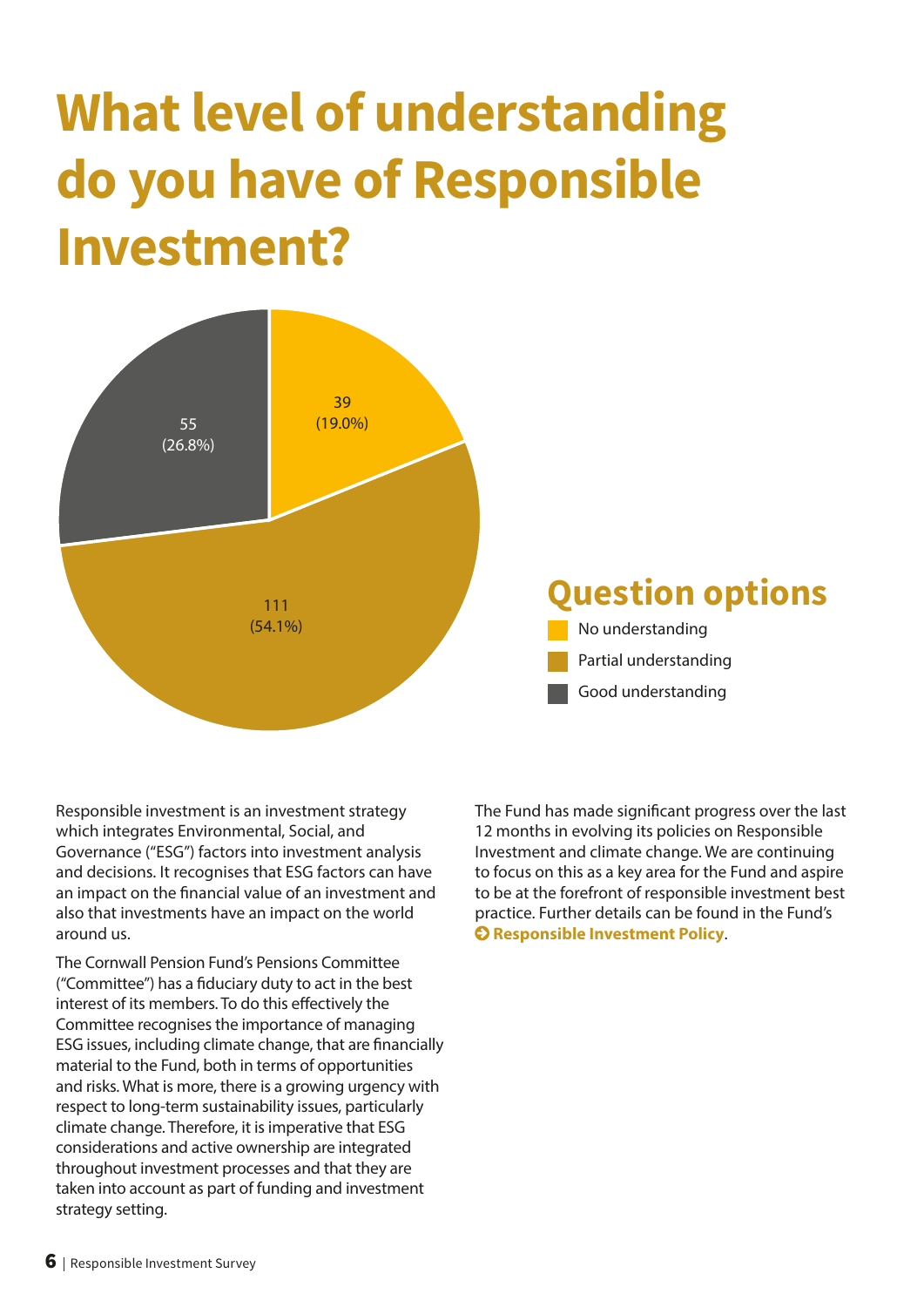# **Do you believe that climate change will present a financial risk to investments in your lifetime?**



As detailed in the Fund's **O Responsible Investment [Policy](https://www.cornwall.gov.uk/jobs-and-careers/cornwall-pension-fund/investments/responsible-investment/)**, the Pensions Committee holds the following climate change belief:

Climate change presents a systemic and material risk to the ecological, societal and financial stability of every economy and country on the planet, and therefore will impact our beneficiaries, employers, and our investment portfolio. **55** 

Therefore, the Fund believes that investing to support the Paris Agreement goals, to keep a global temperature rise this century to well below  $2^{\circ}$ C relative to preindustrial levels, is entirely consistent with securing long-term financial returns and is aligned with the best long-term interests of our beneficiaries, employers, and our portfolio holdings.

In addition, the Fund became a signatory to the IIGCC Net Zero Asset Owner Commitment and was in the first wave of signatories to this new commitment when it launched in March 21. More information on this commitment can be found on page 16 of this report.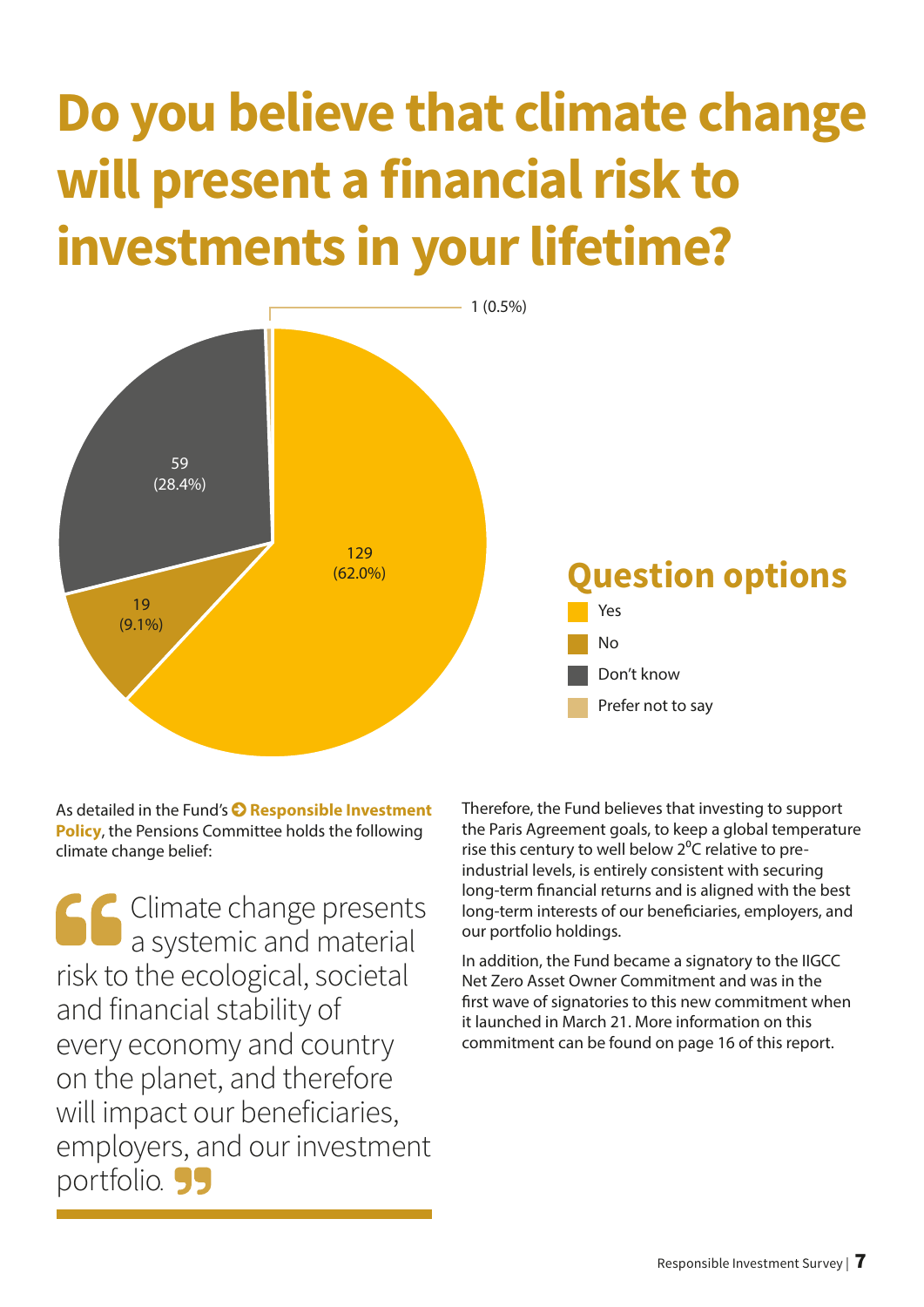### **Are you aware of the Brunel Pension Partnership – the LGPS asset pool to which the Cornwall Pension Fund belongs?**



Brunel Pension Partnership Limited (Brunel) is one of eight national Local Government Pension Scheme Pools, bringing together more than £35 billion of investments of 10 likeminded funds.

As asset owners, the Fund sets its asset allocation and investment strategy. Since the introduction of pooling across the Local Government Pension Scheme, the Fund is no longer responsible for fund manager selection. This process is now handled by Brunel, who manage our investments in line with our strategic objectives. Brunel was formed in July 2017, and Cornwall, along with 8 other local authorities and the Environment Agency, each own 10%. The 10 funds and the operator, Brunel Ltd, have a mutual commitment to building a financial system which is fit for a low carbon future and feel this commitment is pivotal to driving change together.

The Brunel Pension Partnership Investment Principles and its supporting responsible investment policies clearly articulate Brunel's commitment, and that of each Fund in the Partnership and its operator (Brunel Ltd), to be responsible investors and as such recognise that ESG considerations are part of the process in the selection, non-selection, retention and realisation of assets. One of the potential principal benefits, outlined in the Brunel Pension Partnership business case, achieved through scale and resources arising from pooling, is the improved implementation of responsible investment and stewardship.

Brunel has published its Responsible Investment Policy Statement and other related policies, which lay out its approach in more detail. More information is on the Brunel website

**<https://www.brunelpensionpartnership.org/>**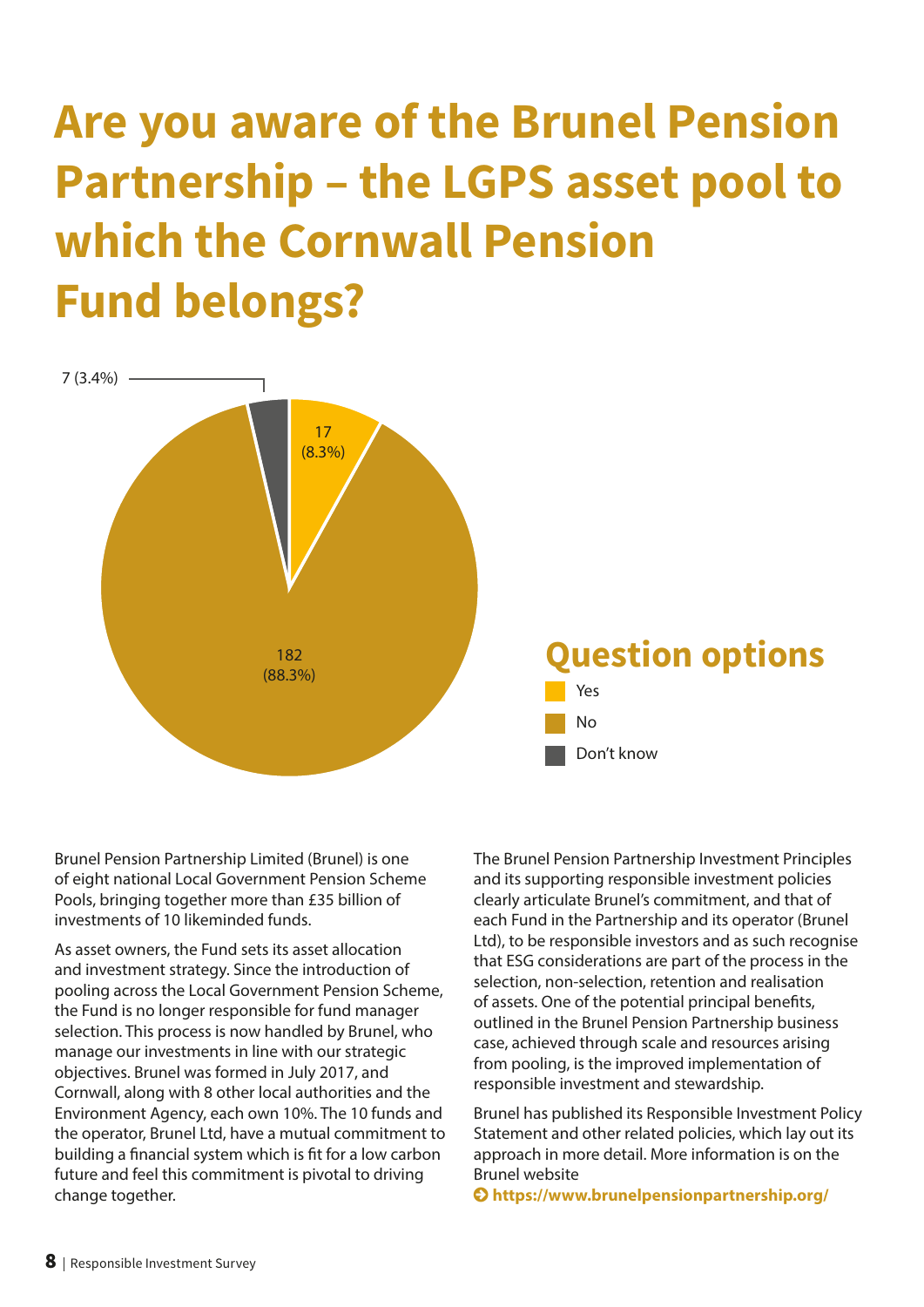**Is it important to you that your Fund seeks to influence the behaviour of the wider financial community to bring about better environmental, social, and financial outcomes?**



One of the potential benefits of pooling, achieved through the scale and resources arising from pooling, is the improved implementation of stewardship practices. With the support of the Cornwall Pension Fund and the other partner funds, Brunel has been using its influence to press for improved stewardship at external investment managers and has been actively involved in government consultations and other initiatives in the area. The Partnership and Brunel Ltd will seek to deliver best practice standards in responsible investment and stewardship in terms of company engagement as outlined in the Brunel Pension Partnership Investment Principles. More information is available on the website **[www.brunelpensionpartnership.org](http://www.brunelpensionpartnership.org/)**

In addition, the Fund recognises the importance of collaboration with other investors to achieve more effective and wider reaching outcomes. In this respect, the Fund is a member of the Local Authority Pension Fund Forum ("LAPFF") which aims to protect the long-term investment interests of beneficiaries by promoting the highest standards of corporate governance and corporate responsibility amongst investee companies. Further details can be found on their website **[www.lapfforum.org](http://www.lapfforum.org/)**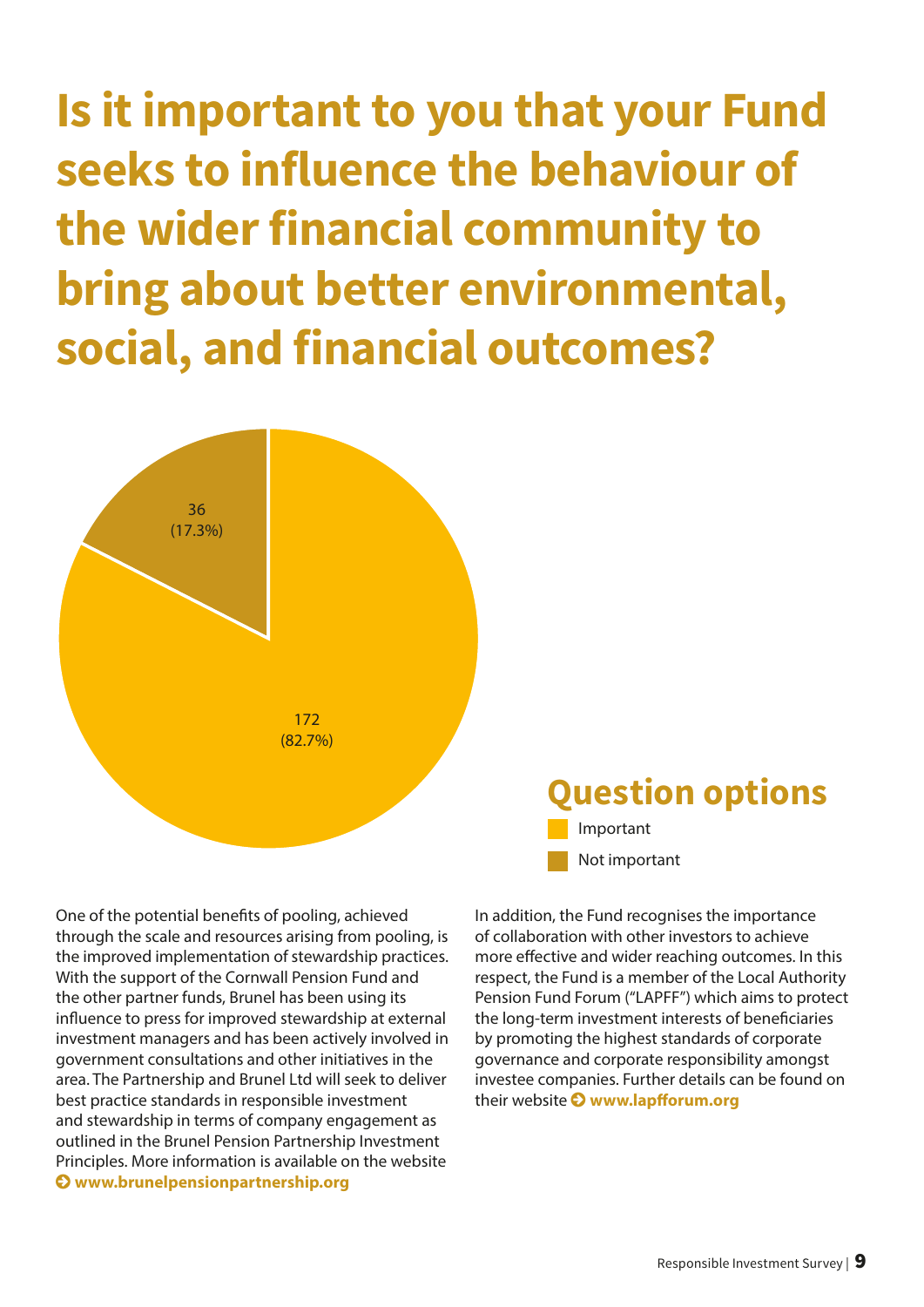**Is it important to you that your Fund seeks to influence the behaviour of the individual companies in which it invests to bring about better environmental, social, and financial outcomes?**



Brunel's manager selection process is central to the effective implementation of the partnerships Responsible Investment, Stewardship and Climate policies. Managers must be able to clearly demonstrate how Environmental, Social, and Governance ("ESG") is embedded into their investment process.

Fund Officers review developments in ESG processes, and any relevant ESG data with its fund managers as a standing agenda item in all manager meetings. Officers also assess investment managers' approaches to ESG integration and stewardship using our Investment Consultant's ESG ratings, where applicable. Where managers are lagging behind their peers, they will be engaged and encouraged to improve.

The Committee fully supports and actively encourages Brunel's commitment to working with managers in asset classes and strategies where ESG integration is less well developed (for example multi-asset credit and private debt) and to improve this over time through better practices and product innovation, using its scale, knowledge, and influence to help drive change.

Hermes Equity Ownership Services (EOS) are the Partnership's engagement and voting services provider. This enables a wider coverage of assets and access to further expertise across different engagement themes. The voting and engagement with companies done on behalf of the Fund is published quarterly on the Fund's website: **[Voting and engagement](https://www.cornwall.gov.uk/jobs-and-careers/cornwall-pension-fund/investments/voting-and-engagement/)**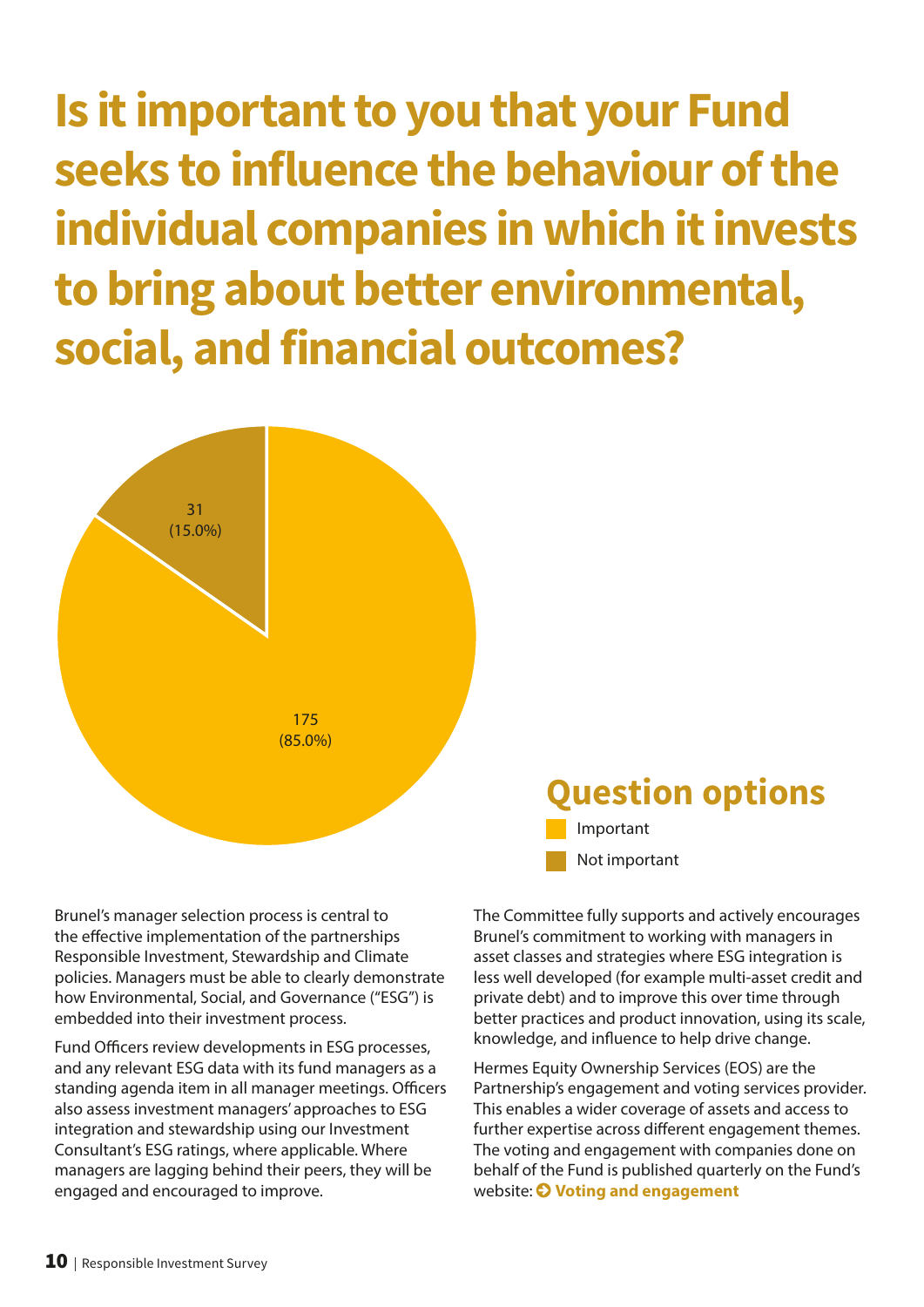**Is it important to you that the Cornwall Pension Fund invests in sustainable assets and seeks to reduce the carbon intensity of its portfolios?**



### **Question options** Important

As part of our climate change commitments, made in our **O** [Responsible Investment Policy](https://www.cornwall.gov.uk/jobs-and-careers/cornwall-pension-fund/investments/responsible-investment/):

We are committed to:

- Investing at least 15% of our portfolio in sustainable and low carbon investments by 2022.
- Decarbonising our portfolio:
	- o We will seek a carbon intensity improvement of at least 7% year-on-year in our listed equity portfolios. This will equate to over 20% lower carbon intensity than the benchmark by 2022.
	- o We will also track and monitor (and report on) the fossil fuel exposure within our equity portfolio held with Bruneland are committed to this being materially lower than the benchmark.

During the year, the Fund has made good progress towards meeting these commitments by investing £272 million in the Brunel Global Sustainable Equity portfolio. The Global Sustainable Equities Fund is a listed equity portfolio in which Environmental, Social and Governance (ESG) considerations are at the forefront of the investment process, and where the managers positively pursue companies that will provide a benefit to society.

Not important

In addition, the Fund has seen a significant reduction in the carbon intensity of its listed equity portfolios. More information can be found in the Fund's Responsible Investment Outcomes report, which can be viewed here:  $\bullet$  **[Responsible Investment](https://www.cornwall.gov.uk/jobs-and-careers/cornwall-pension-fund/investments/responsible-investment/)**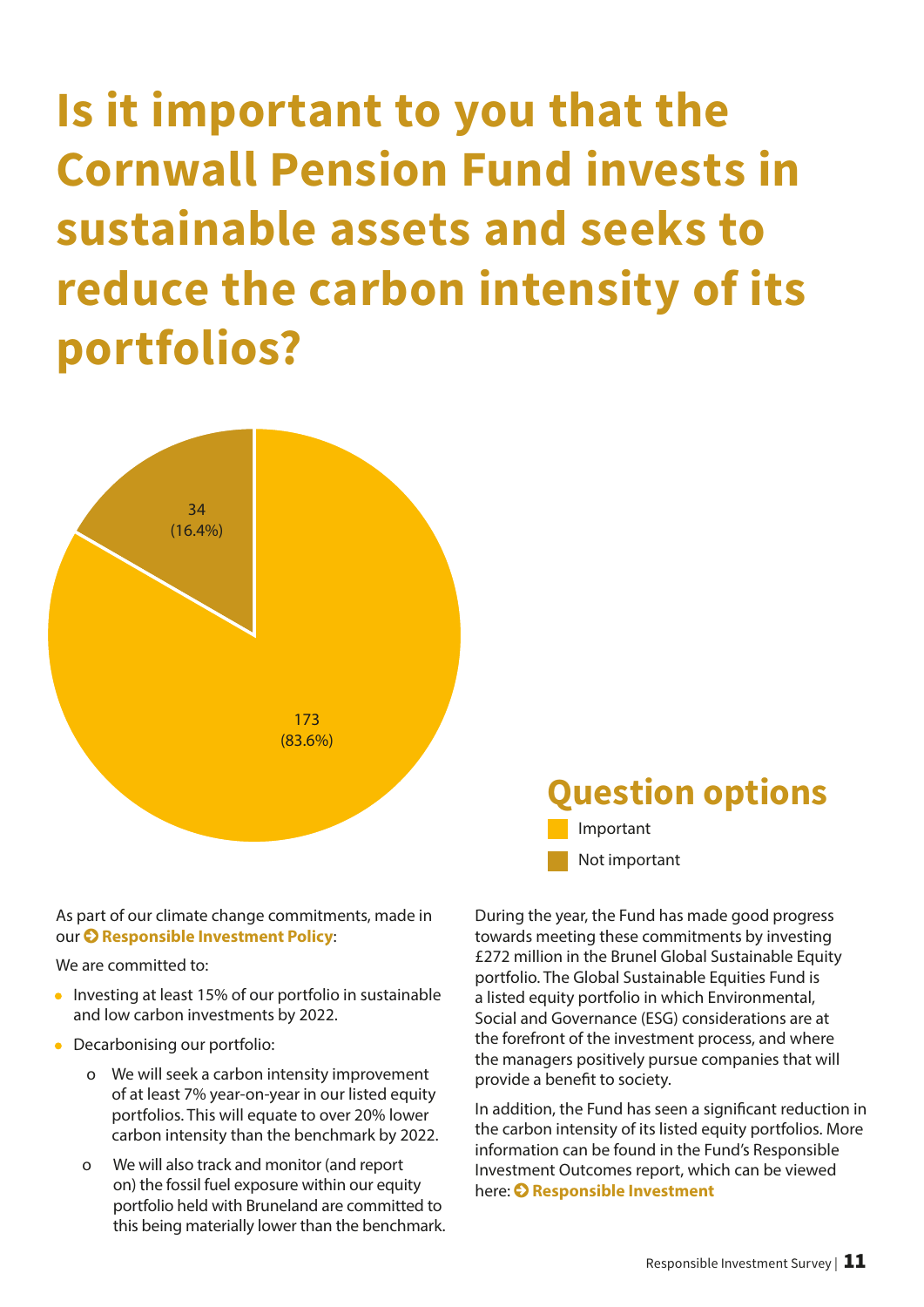### **Do you believe the Cornwall Pension Fund considers its members' views when deciding how to invest its money?**



The Cornwall Pension Fund's Pensions Committee ("Committee") has a fiduciary duty to act in the best interest of its members.

The Fund's Pensions Committee and Local Pension Board both have Employer and Employee Representatives as members, to ensure membership representation. Representatives play an important part in the governance and administration of the Fund, taking into account the views of the Scheme Members. In addition, the Fund is working hard on improving member engagement with regards to its investments and, in particular, responsible investment. This will allow the Fund to better understand the views of Scheme members on issues such as climate change. The feedback from this engagement will be taken into account when the we conduct our annual review of the Fund's Responsible Investment Policy. It will also allow the Fund to establish the best way to communicate with its members on the progress the Fund is making with regards to responsible investment. We will be engaging with our members in this way on an annual basis, and hope to have a year-on-year increase in the number of members who participate.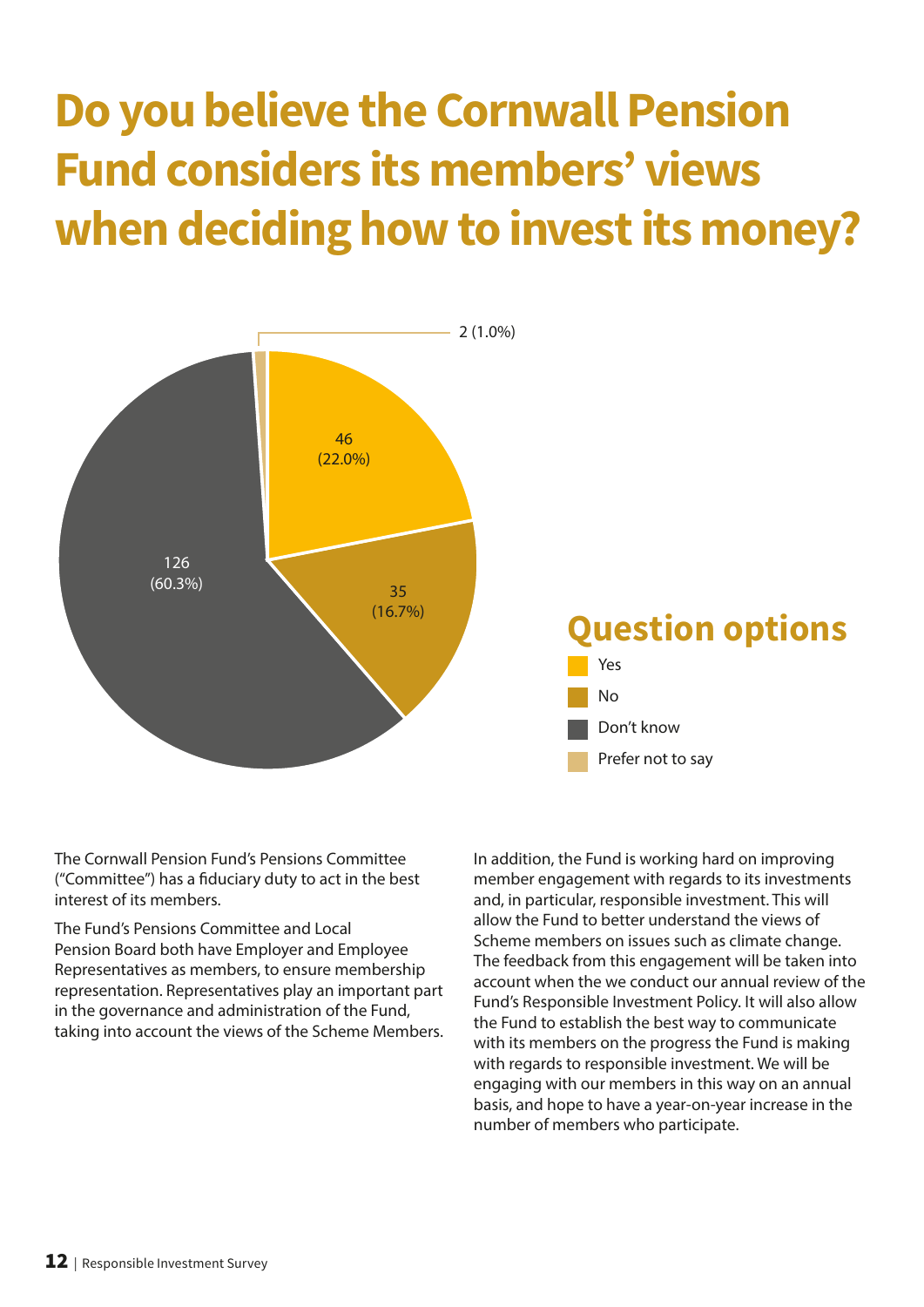## **Which of the following are you aware of?**



### **Question options**

Cornwall Pension Fund Responsible Investment Policy Cornwall Pension Fund Responsible Investment Outcomes Report Our responsible investment targets/commitments

Our ambition for increased member engagement

Not aware of any

The Fund has a **O** [Responsible Investment Policy](https://www.cornwall.gov.uk/jobs-and-careers/cornwall-pension-fund/investments/responsible-investment/) This policy sets out the Committee's approach to RI and details the actions the Committee, Brunel Pension Partnership ("Brunel"), and other external providers take on behalf of the Fund's members and other stakeholders, to enhance long-term risk adjusted returns and protect the Fund from ESG and reputational risks. The Policy also includes the Fund's responsible investment targets and commitments.

#### The Fund also publishes an annual

 **[Responsible Investment Outcomes Report](https://www.cornwall.gov.uk/jobs-and-careers/cornwall-pension-fund/investments/responsible-investment/)**. This report details the work the Fund has done over the course of the year to meet its ambition to be at the forefront of responsible investment best practice.

In addition, the Fund is working hard on improving member engagement with regards to its investments and, in particular, responsible investment. This will allow the Fund to better understand the views of Scheme members on issues such as climate change. The feedback from this engagement will be taken into account when the we conduct our annual review of the Fund's Responsible Investment Policy. It will also allow the Fund to establish the best way to communicate with its members on the progress the Fund is making with regards to responsible investment. We will be engaging with our members in this way on an annual basis, and hope to have a year-on-year increase in the number of members who participate.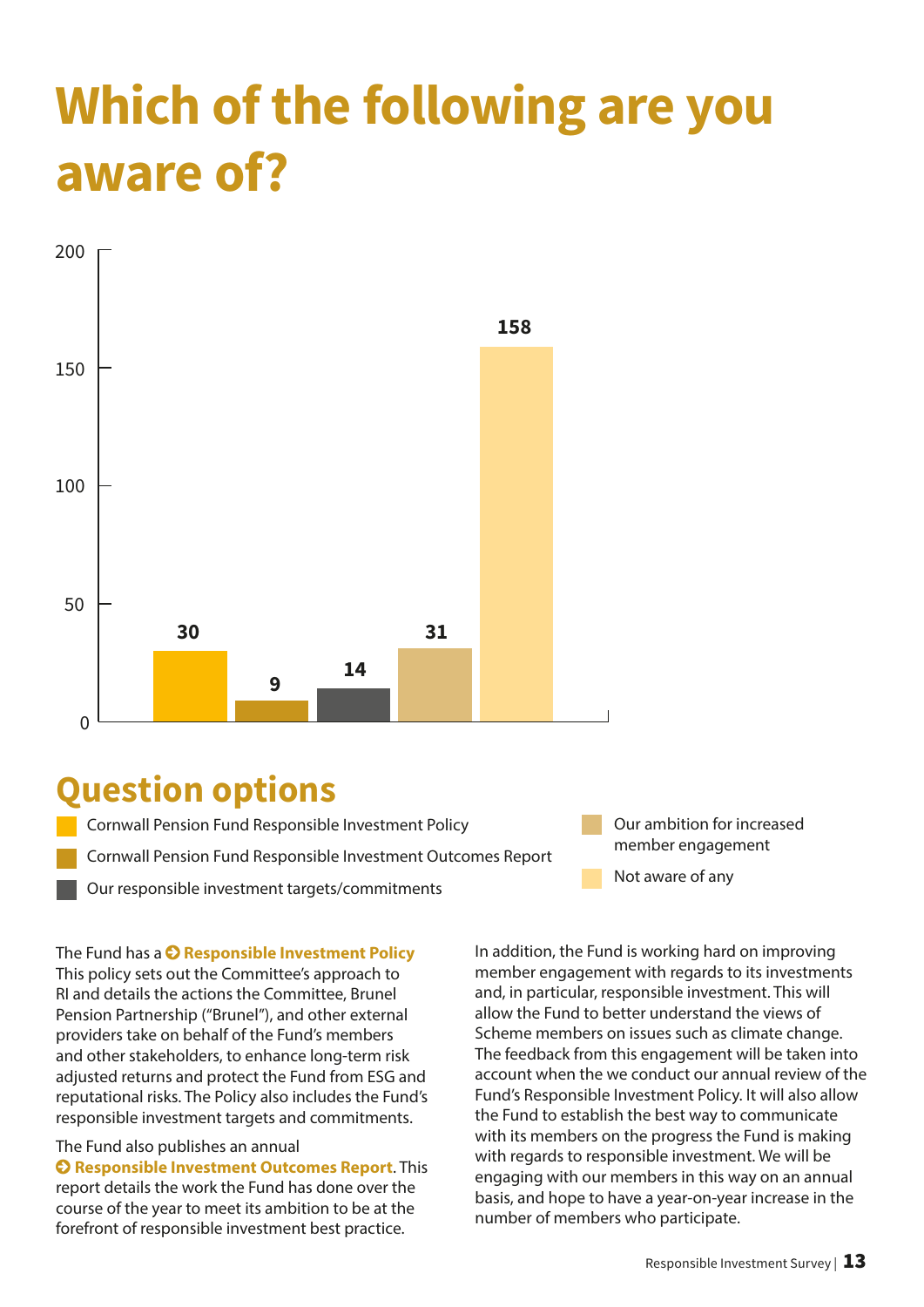## **Which of the following are you aware of?**



#### **UK Stewardship Code 2020**

The UK Stewardship Code 2020 sets high stewardship standards for those investing money on behalf of UK savers and pensioners, and those that support them.

Stewardship is the responsible allocation, management and oversight of capital to create long-term value for clients and beneficiaries leading to sustainable benefits for the economy, the environment and society.

Officers will work hard to ensure that the Fund produces a report that meets the requirements of the Financial Reporting Council's (FRC) UK Stewardship Code, and thus becomes a signatory to the Code.

### **The Institutional Investors Group on Climate Change (IIGCC)**

The Cornwall Pension Fund is a member of the Institutional Investors Group on Climate Change.

The Institutional Investors Group on Climate Change ("IIGCC") is the European membership body for investor collaboration on climate change and the voice of investors taking action for a prosperous, low carbon future. IIGCC has more than 300 members, mainly pension funds and asset managers, across 22 countries, with over €37 trillion in assets under management.

IIGCC's mission is to mobilise capital for the low carbon transition and to ensure resilience to the impacts of a changing climate by collaborating with business, policy makers and fellow investors. IIGCC works to support and help define the public policies, investment practices and corporate behaviours that address the long-term risks and opportunities associated with climate change.

In March 2021 Cornwall Pension Fund became one of the first signatories of the IIGCC's Net Zero Investor Framework (NZIF). The framework offers investors support in ensuring their portfolios are aligned with net-zero emissions. By doing so, it underlines the commitment of all signatories to work in a comprehensive manner to help deliver on the goal of the Paris Climate Agreement to keep global warming below 1.5°C.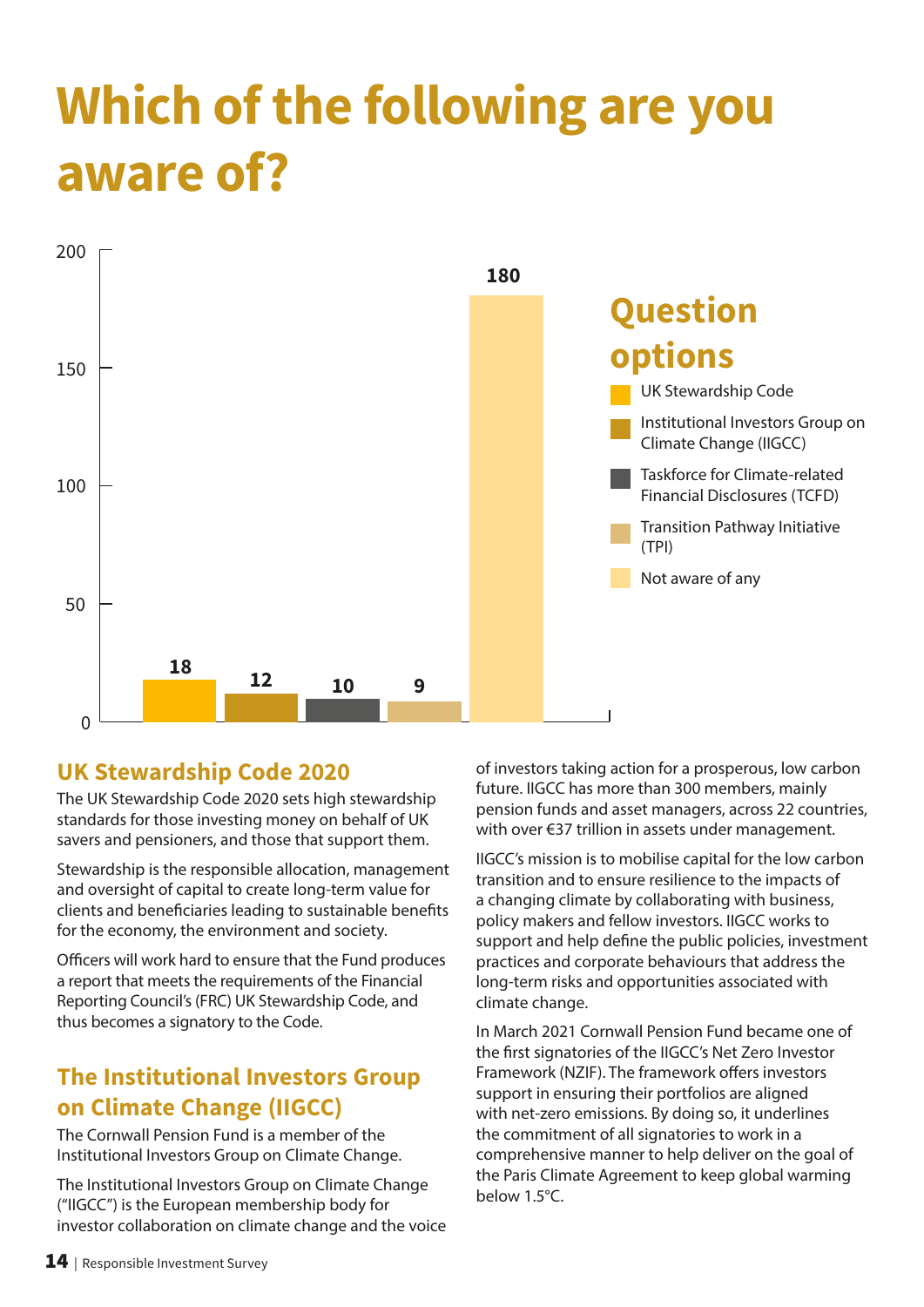### **Task Force on Climate-Related Financial Disclosures (TCFD)**

The Fund is also a supporter of the Task Force on Climate-Related Financial Disclosures ("TCFD").

The Financial Stability Board (FSB) Task Force on Climate-related Financial Disclosures ("TCFD") will develop voluntary, consistent climate-related financial risk disclosures for use by companies in providing information to investors, lenders, insurers, and other stakeholders.

The Task Force will consider the physical, liability and transition risks associated with climate change and what constitutes effective financial disclosures across industries.

The work and recommendations of the Task Force will help companies understand what financial markets want from disclosure in order to measure and respond to climate change risks, and encourage firms to align their disclosures with investors' needs.

#### **Transition Pathway Initiative (TPI)**

The Fund is a supporter of the Transition Pathway Initiative ("TPI").

The Transition Pathway Initiative is a global initiative led by asset owners and supported by asset managers. Aimed at investors and free to use, it assesses companies' preparedness for the transition to a lowcarbon economy, supporting efforts to address climate change. Launched in 2017, it is rapidly becoming the 'go-to' corporate climate action benchmark.

TPI provides robust, independent research which empowers investors to assess the alignment of their portfolios with the goals of the Paris Agreement and to drive real world emission reductions through our actions. Asset owner led, the Transition Pathway Initiative is the leading corporate climate action benchmark.

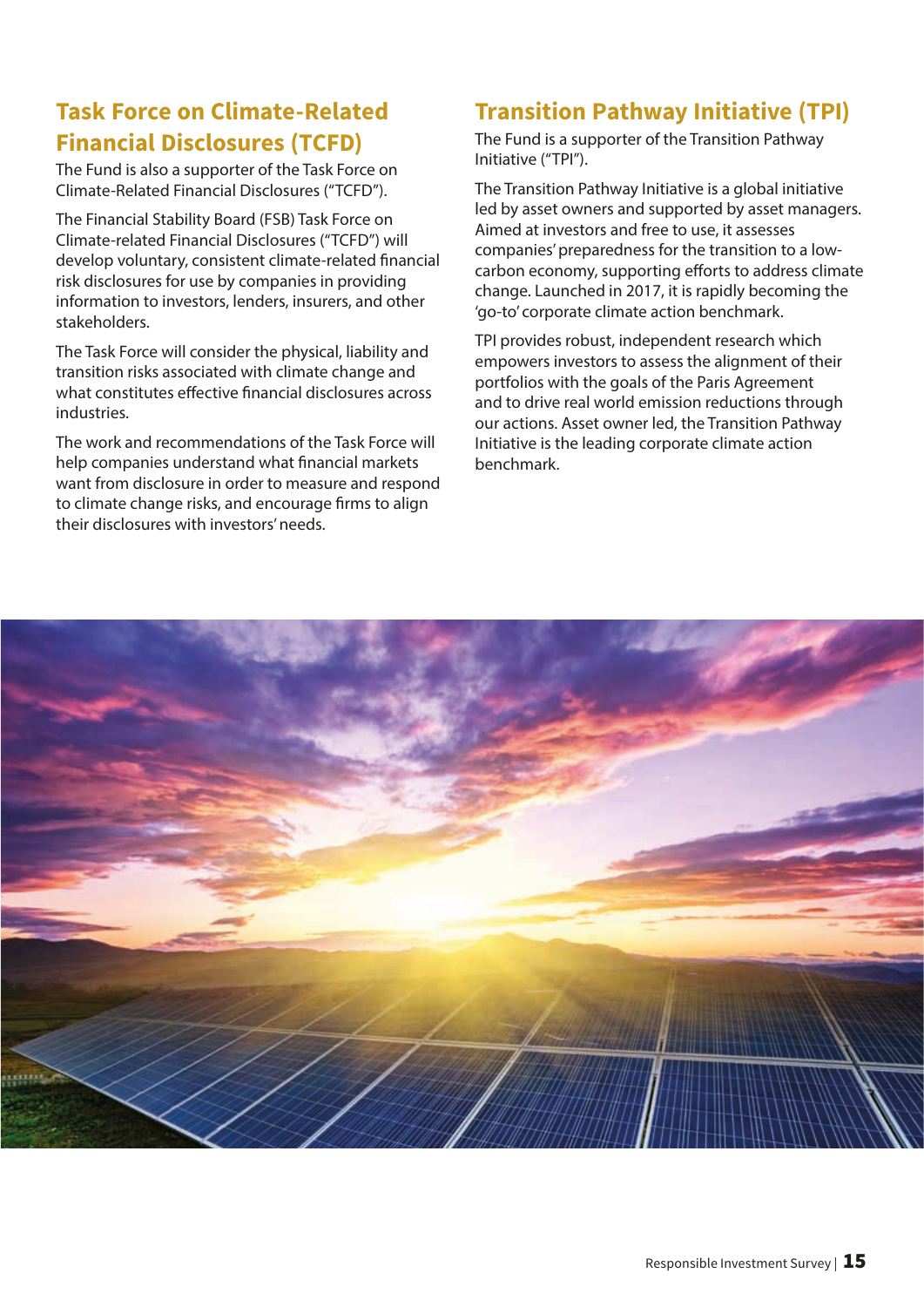### **Are you aware the Fund has signed up to the IIGCC Net Zero Commitment?**



#### **IIGCC Net Zero Investment Framework**

In keeping with the Fund's Responsible Investment Policy, and the aspiration of the Fund to be at the forefront of responsible investment best practice, the Fund became a signatory to the IIGCC Net Zero Asset Owner Commitment and was in the first wave of signatories to this new commitment when it launched in March 21. The Commitment reads as follows:

#### **Commitment**

As asset owners with millions of beneficiaries around the world, we reiterate our full support for the Paris Agreement and strongly urge governments to implement the actions that are needed to achieve the goals of the Agreement, with utmost urgency.

Recognising the need to address the risks that investors and their beneficiaries face from climate change, investors are taking action on climate change,

but we acknowledge that there is an urgent need to accelerate the transition towards global net zero emissions and play our part in helping deliver the goals of the Paris Agreement.

In this context, my institution commits to the following consistent with our fiduciary obligations:

- **1.** Transitioning our investments to achieve net-zero portfolio GHG emissions by 2050, or sooner.
- **2.** Implementing this commitment with the aim of achieving real economy emissions reductions and undertaking a comprehensive set of actions available to investors, drawing on the Paris Aligned Investment Initiative's Net Zero Investment Framework.
- **3.** Setting objectives and targets, including an interim target for 2030 or sooner for reducing Scope 1, 2 and 3 emissions associated with our portfolios and setting a target for increasing investment in climate solutions, consistent with a fair share of the 50% global reduction in CO2 identified as a requirement in the IPCC special report on global warming of 1.5°C.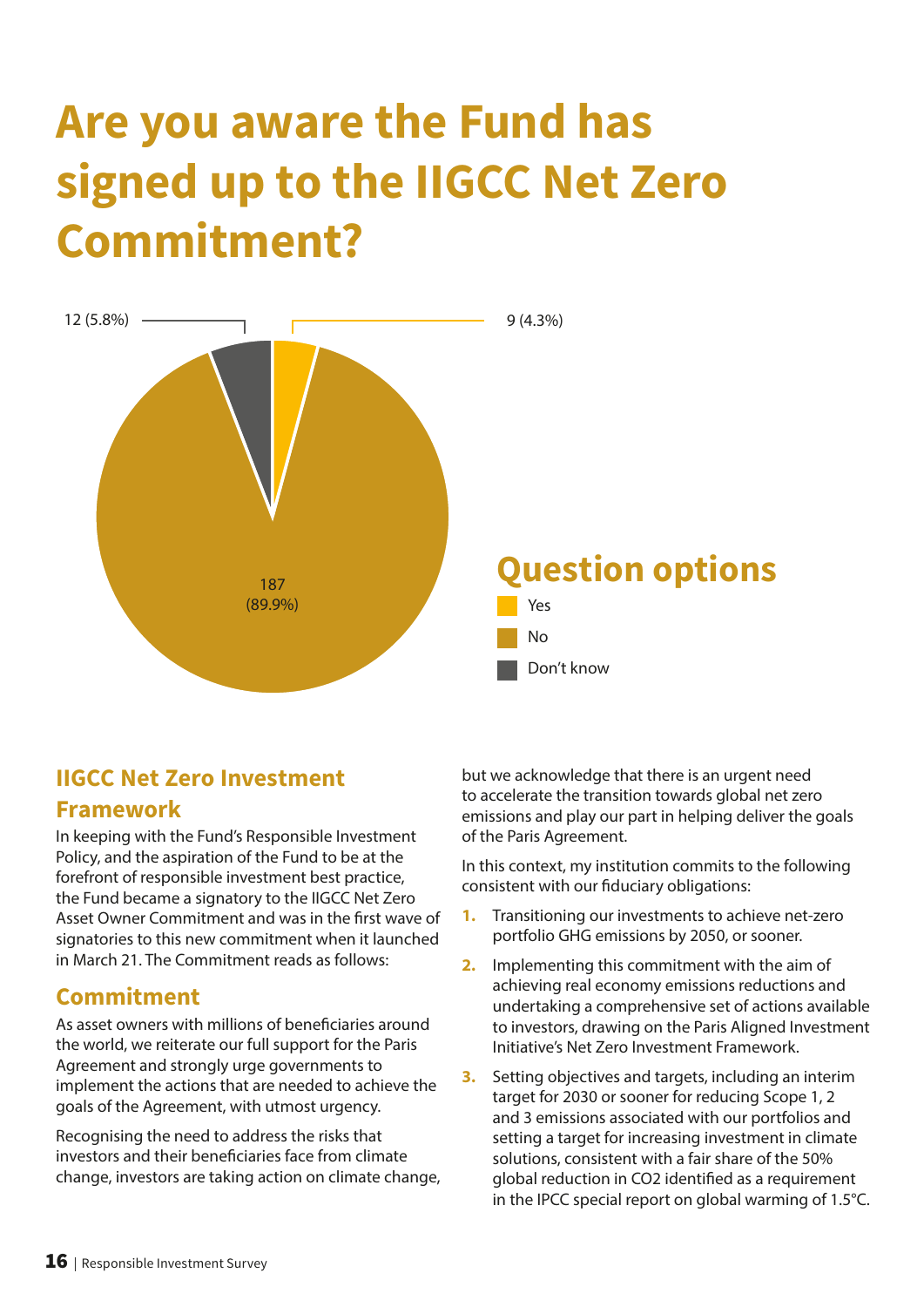- **4.** Where offsets are necessary where there are no technologically and/or financially viable alternatives to eliminate emissions, investing in long-term carbon removals.
- **5.** Ensure any direct and collective policy advocacy we undertake supports policy and regulation relevant for achieving global net zero emissions by 2050 or sooner.
- **6.** Implementing a stewardship and engagement strategy, with clear voting policy that is consistent with an objective for all assets in the portfolio to achieve net zero emissions by 2050 or sooner.
- **7.** Engaging with asset managers, credit rating agencies, auditors, stock exchanges, proxy advisers, investment consultants, and data and service providers to ensure that funds, products and services available to investors are consistent with achieving global net zero emissions by 2050 or sooner.
- **8.** Setting a target and reducing our operational (Scope 1 and 2) emissions in line with achieving global net zero emissions by 2050, or sooner.
- **9.** Disclosing objectives and targets, and publishing a clear Investor Climate Action Plan for achieving these goals as soon as possible, no later than one year from making this commitment, and reviewing and updating targets every five years or sooner.

**10.** Reporting annually on the strategy and actions implemented and progress towards achieving objectives and targets, and in line with TCFD recommendations on climate financial risk.

This commitment recognises that investors across the globe have different opportunities, constraints and starting points for achieving net zero emissions and there are a range of methodologies and approaches available to investors to set targets and implement strategies. In some asset classes or for some investment strategies, agreed net zero methodologies do not yet exist. We will therefore work to address these challenges, including through the Paris Aligned Investment Initiative.

This commitment is based on the expectation that governments and policy makers will deliver on commitments to achieve the 1.5°C temperature goal of the Paris Agreement, and in the context of fulfilling our fiduciary obligations.

Further details of the initiative can be found in the IIGCC press release at: **[IIGCC Net-Zero](https://www.iigcc.org/news/global-framework-for-investors-to-achieve-net-zero-emissions-alignment-launched-8-trillion-investors-put-it-into-practice/)**

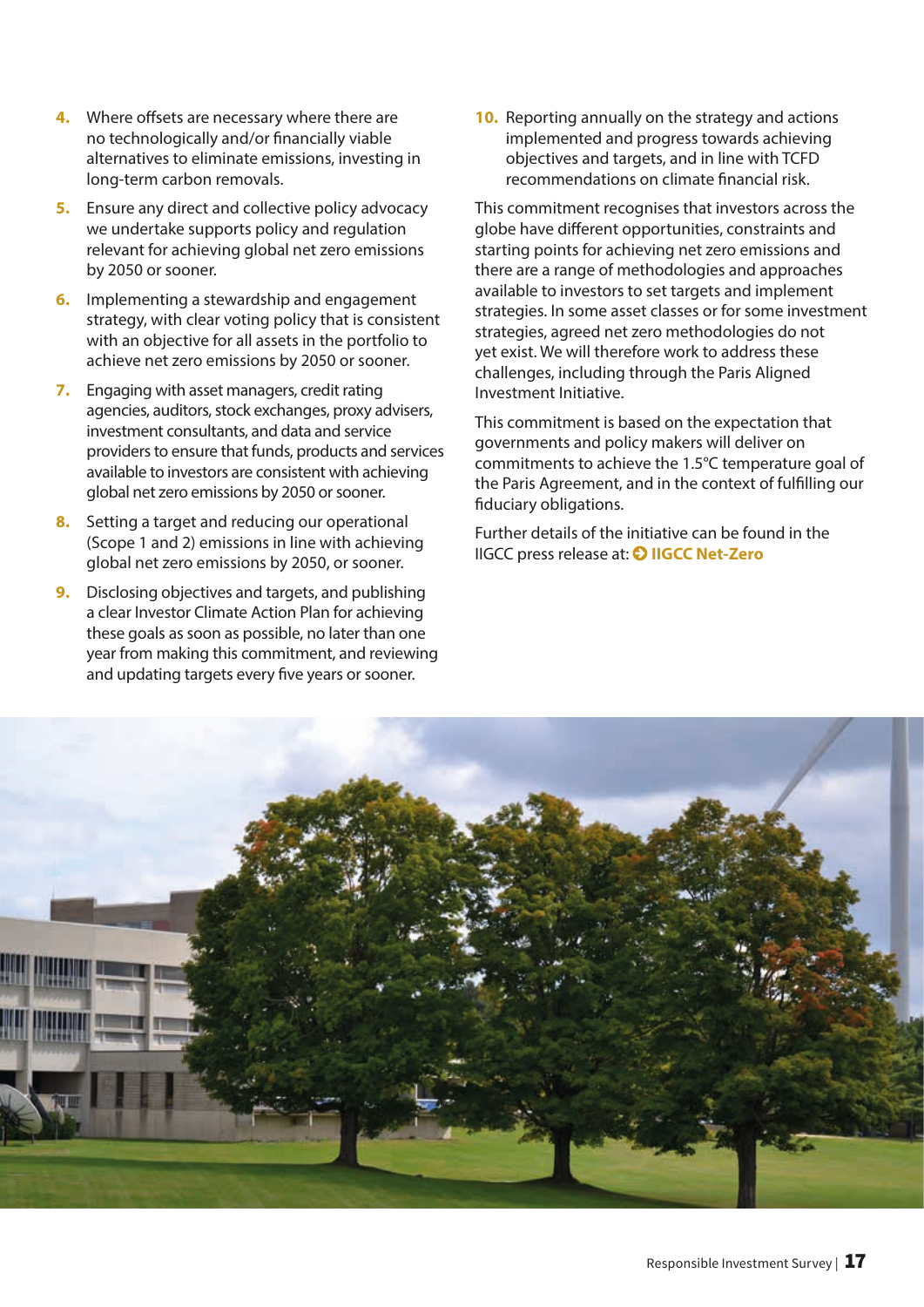### **Are you aware of the work that Brunel does in engaging with companies, industries, and policy makers on responsible investment?**



Brunel are global investors and apply their principles of good stewardship globally. They are strong advocates of the benefits of global stewardship codes to improve the quality of stewardship, and when updates are made aim to adopt best practice. As a UK-based investor, Brunel's key reference points are the UK Stewardship Code 2020 and UK Corporate Governance Code and guidance produced by UK industry bodies, for example, the British Venture Capital Association (BVCA – private equity) RI toolkit.

Brunel are committed to supporting policy makers, regulators and industry bodies in the development and promotion of the codes and supporting guidance. They publicly disclose all of their consultation responses on their website:

**[Policy Advocacy - Brunel Pension Partnership.](https://www.brunelpensionpartnership.org/stewardship/policy-advocacy/)**

[Brunel publishes an annual](https://www.brunelpensionpartnership.org/responsible-investment/responsible-investment-and-stewardship-outcomes-report/)  **Responsible [Investment and Stewardship Outcomes Report](https://www.brunelpensionpartnership.org/responsible-investment/responsible-investment-and-stewardship-outcomes-report/)** which is intended to meet the best practice requirements of the UK Stewardship Code 2020 and support Brunel's compliance with the Shareholder Rights Directive II.

Brunel is a signatory of the UN-backed Principles for Responsible Investment (PRI) and we align our practices and processes to their six principles. We support the belief that stewardship is the most powerful tool investors have at their disposal to align our economy and society with the interests of beneficiaries and wider stakeholders.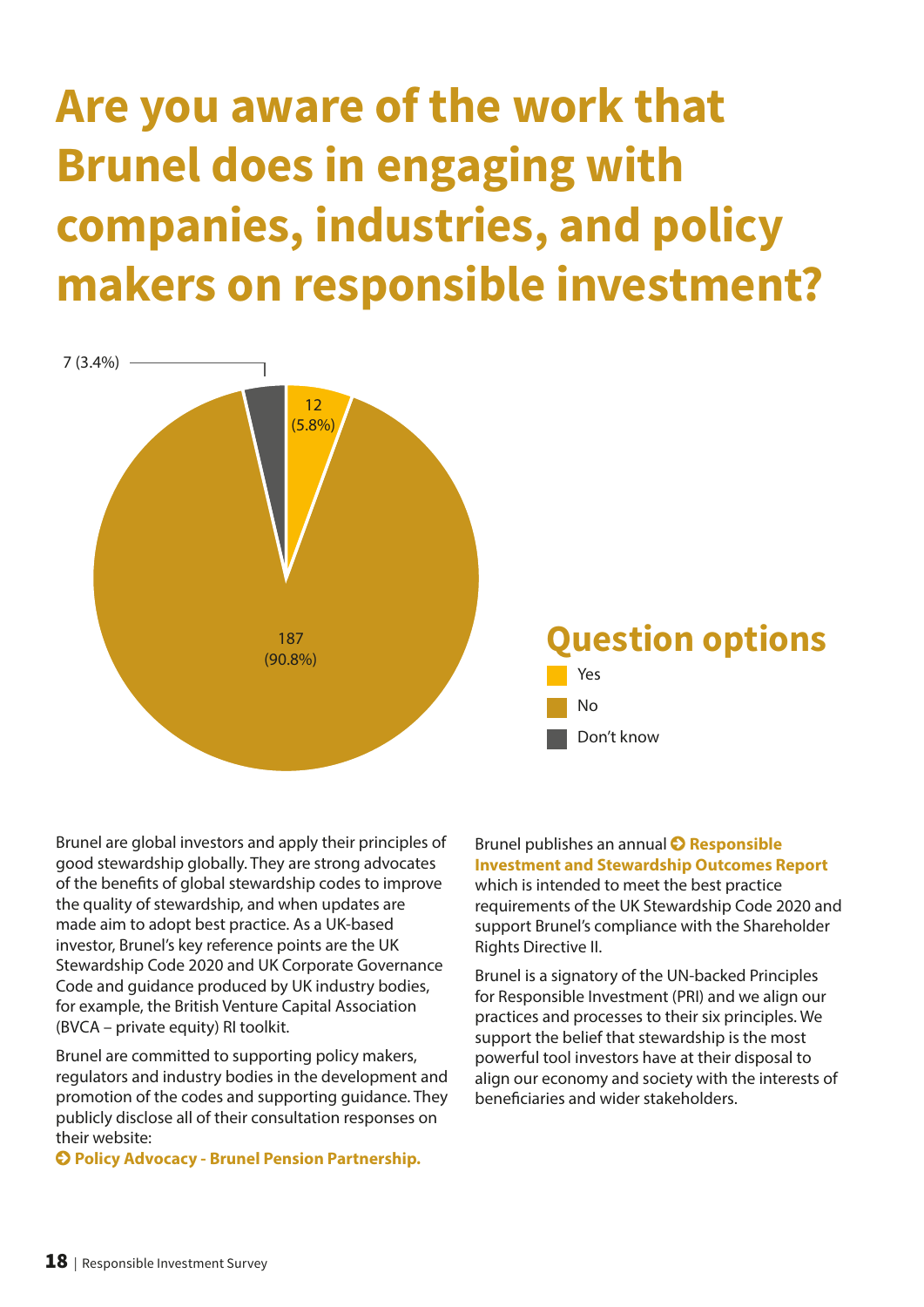### **Are you aware that the Cornwall Pension Fund has its own website?**



The Fund has its own website at

 **[www.cornwallpensionfund.org.uk](http://www.cornwallpensionfund.org.uk/)**, which is the Fund's primary method of communication with its members. The website contains a wealth of information on the Pension Fund, including information on the governance of the Fund and the Fund investments, including responsible investment.

With regards to investments and responsible investment; we are constantly looking for ways to enhance the reporting and information we provide on the website, to ensure that members are kept up to date with all of the good work the Fund is doing on behalf of members.

In addition to the website, information from quarterly Pensions Committee meetings is published online at: **Pensions Committee**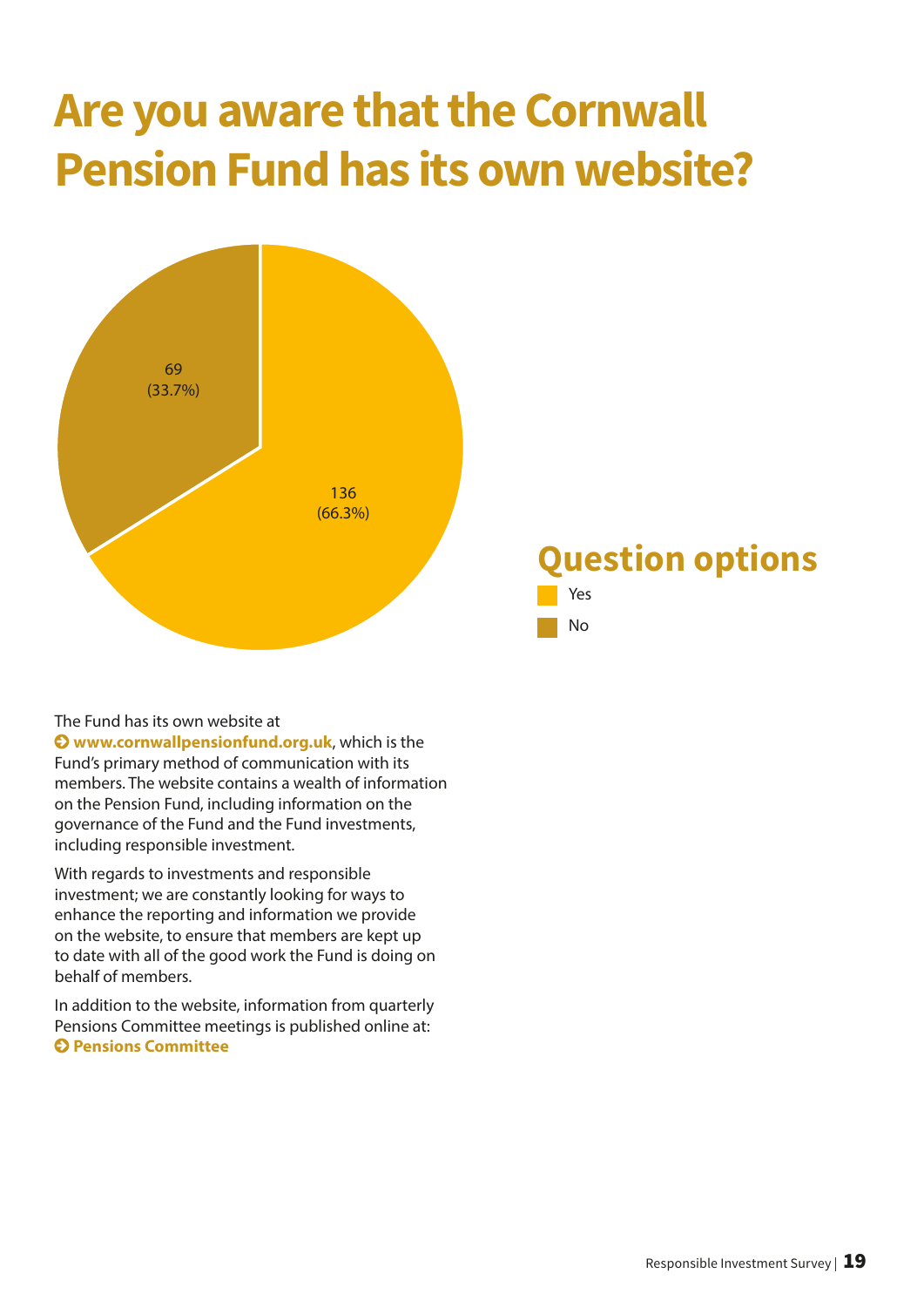### **Have you seen any communications on our responsible investment approach?**

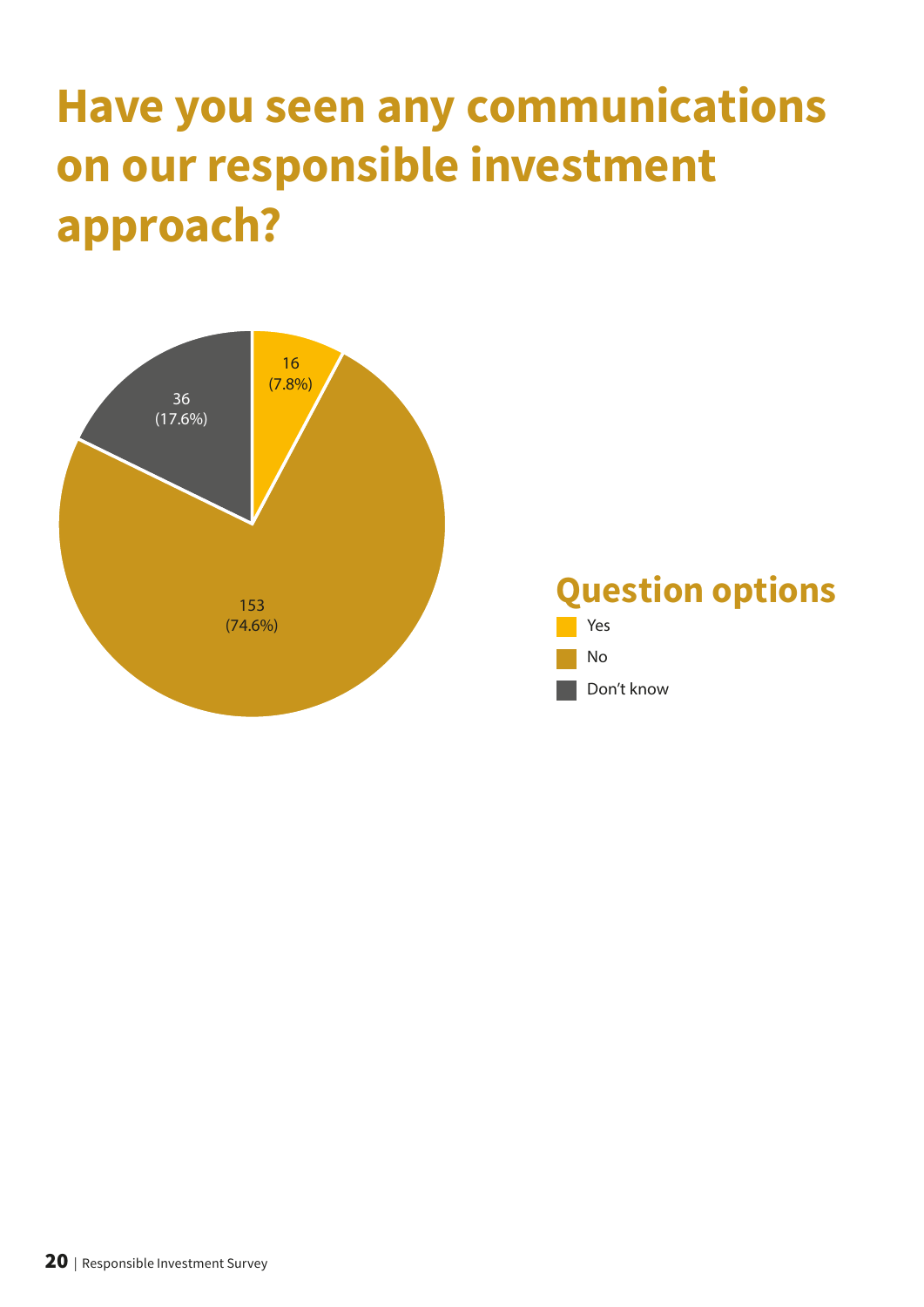# **Via what methods would you prefer to receive responsible investment communications?**



### **Question options**

- Cornwall Pension Fund Website **Twitter** Existing postal communications
	- **Other**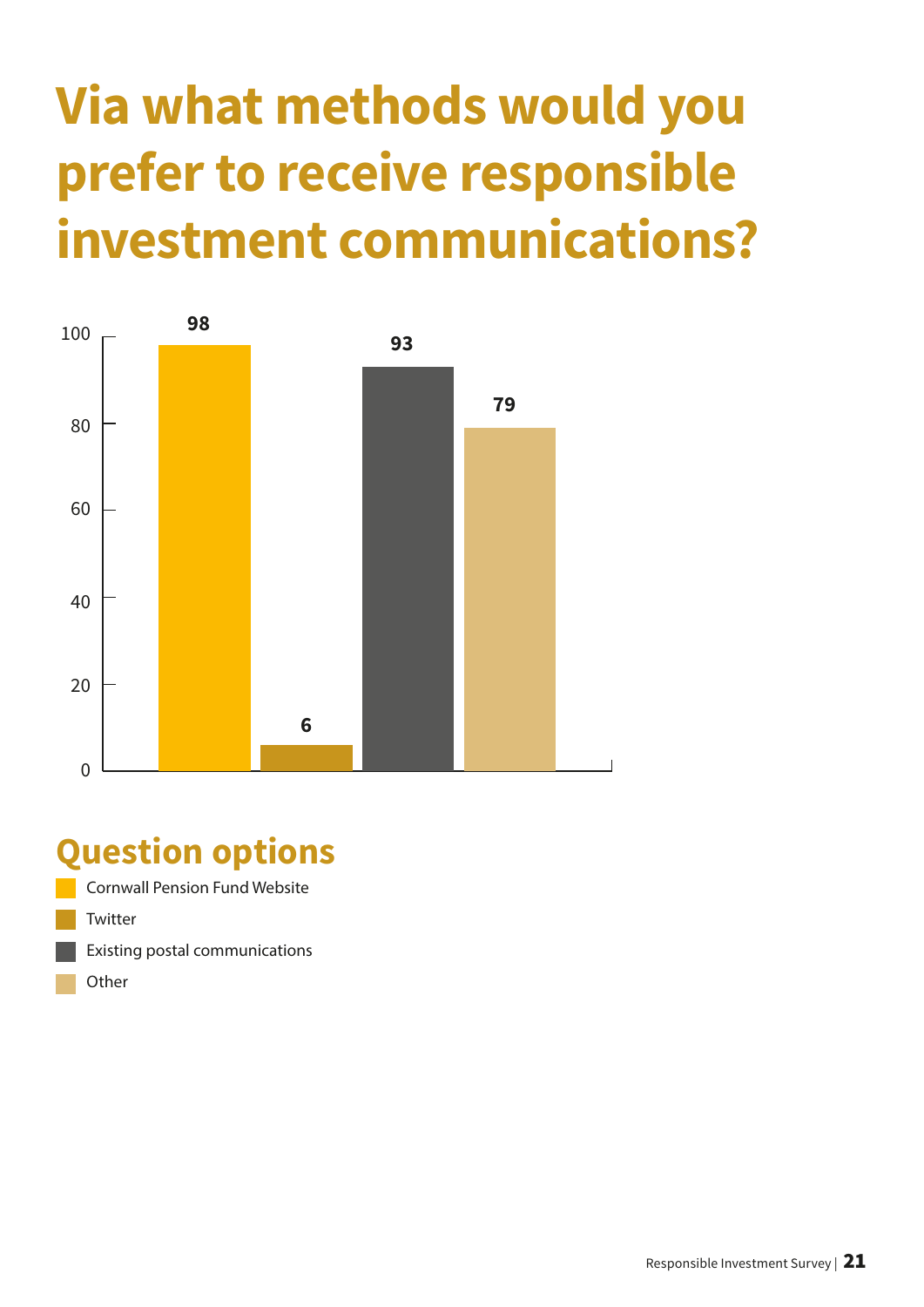**The Cornwall Pension Fund is keen to further develop its member communications – would you be interested in helping us further?**